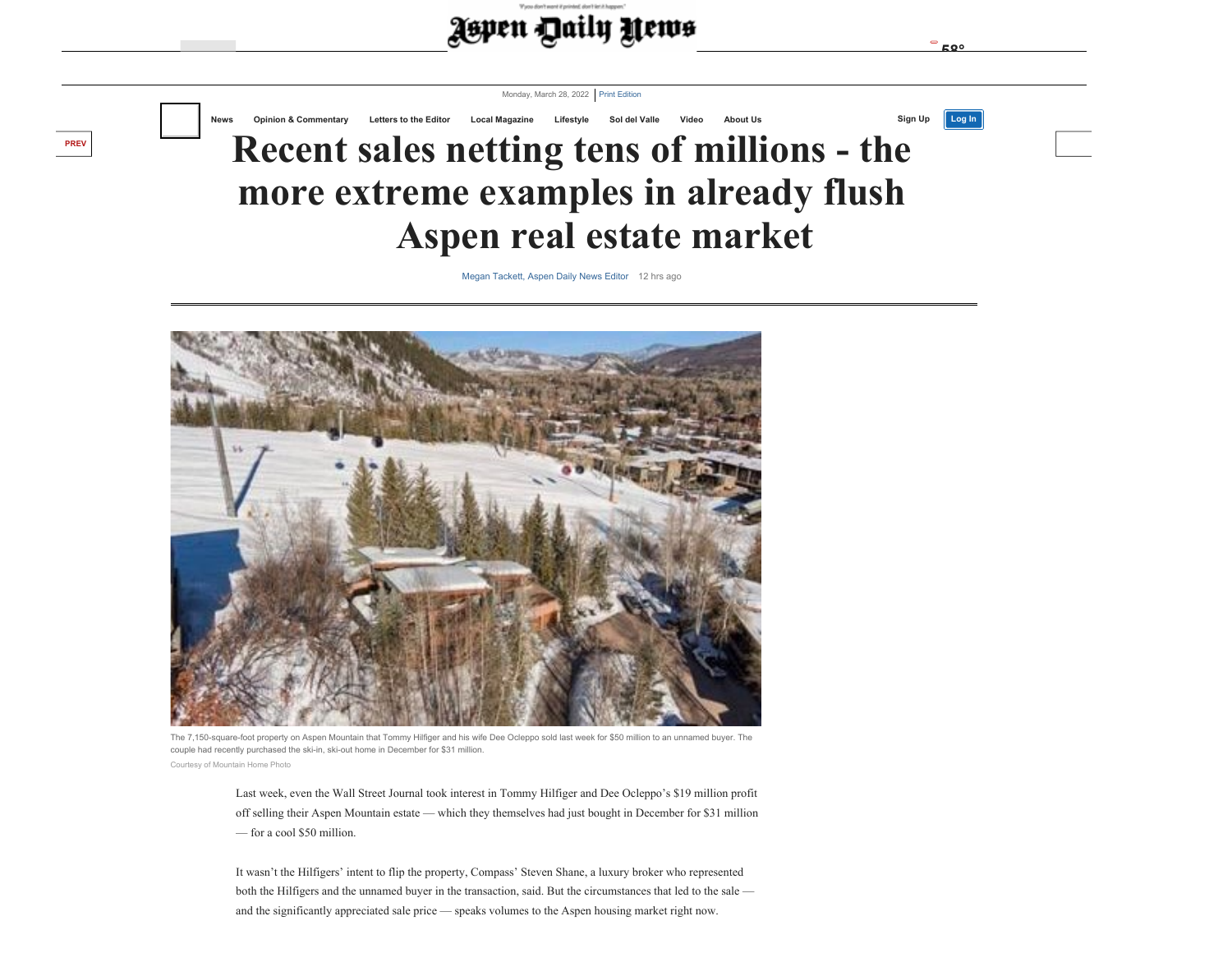"Very often when a buyer purchases a property, it validates the value of that property in the eyes of the people who are considering buying it as well," Shane said, noting a nondisclosure agreement that prevented him from identifying the buyers by name. "And in this instance, I believe it's even further validated because the buyers are sophisticated real estate purchasers and are fashion icons with impeccable taste."

And while the sale of the Hilfiger home — the 7,150-square-foot, ski-in, ski-out residence at 550 Aspen Alps Road — made national headlines for the \$19 million net on a four-month flip, it's far from the only property (residential or commercial) in the Aspen-Snowmass market that has commanded a significant return on investment. Earlier this month, on March 4, news of the land parcel voters passed for the future development of the Gorsuch Haus selling for \$76.25 million sent shock waves through the community, especially given that Aspen Skiing Co. had sold the same 41,268-square-foot property to Jeff Gorsuch, Jim DeFrancia and Bryan Peterson for roughly \$10 million in July.

Far less talked about but more-frequently occurring are the kinds of deals like that of 922 E. Cooper Ave., which closed for \$5.9 million in July 2020, a few months into the COVID-19 pandemic. It sold again in November last year, for more than \$8.8 million — and then again on March 22, this time for \$10 million, according to Colorado's Multiple Listing Service, or MLS.

Tim Estin, an associate broker with Aspen Snowmass Sotheby's International Realty, tracks and compiles such data and uses it for his market analyses, published on his website, [www.estinaspen.com](http://www.estinaspen.com/).

In February 2022, the combined Aspen-Snowmass dollars sold totaled more than \$438 million — in February 2021, the figure for the same time period was just shy of \$385 million, marking a 28% increase, according to Estin's site.

But a significant portion of that uptick goes to the number of properties selling for north of \$10 million. By February 2021, those high-value properties accounted for more than \$124 million of the total. This year, February's figure in the same market segment was over \$285 million — a 130% increase.

"What's happening in the upper end of the Aspen real estate right now is beyond rational," Estin said via email. "Typically, real estate markets are anchored to comparable sales data but in a number of respects now, they have lost their meaning. There's an unpredictability to the Aspen (and Snowmass Village) market now removed from any sort of metrics."

It's a sentiment more or less echoed by Shane.

"The ultra wealthy pay for what they want," he said. "But the fact of the matter is we have a finite amount of inventory in Aspen — we don't have any developable land, so we establish new baselines every day."

Indeed, looking at the year-to-date comparisons regarding the number of properties listed in the Aspen-Snowmass area backs up Shane's assertions regarding inventory. In February 2021, there were 431 properties listed for sale; last month, there were only 122. And of the 60 units sold through February this year, 14 of them had price tags above \$10 million, according to Estin's report.

"In the upper end of our market — say above \$20 million — that … is being driven by billionaires, their passions and impulses. We are into another realm of billionaires pumping up property values, where a common